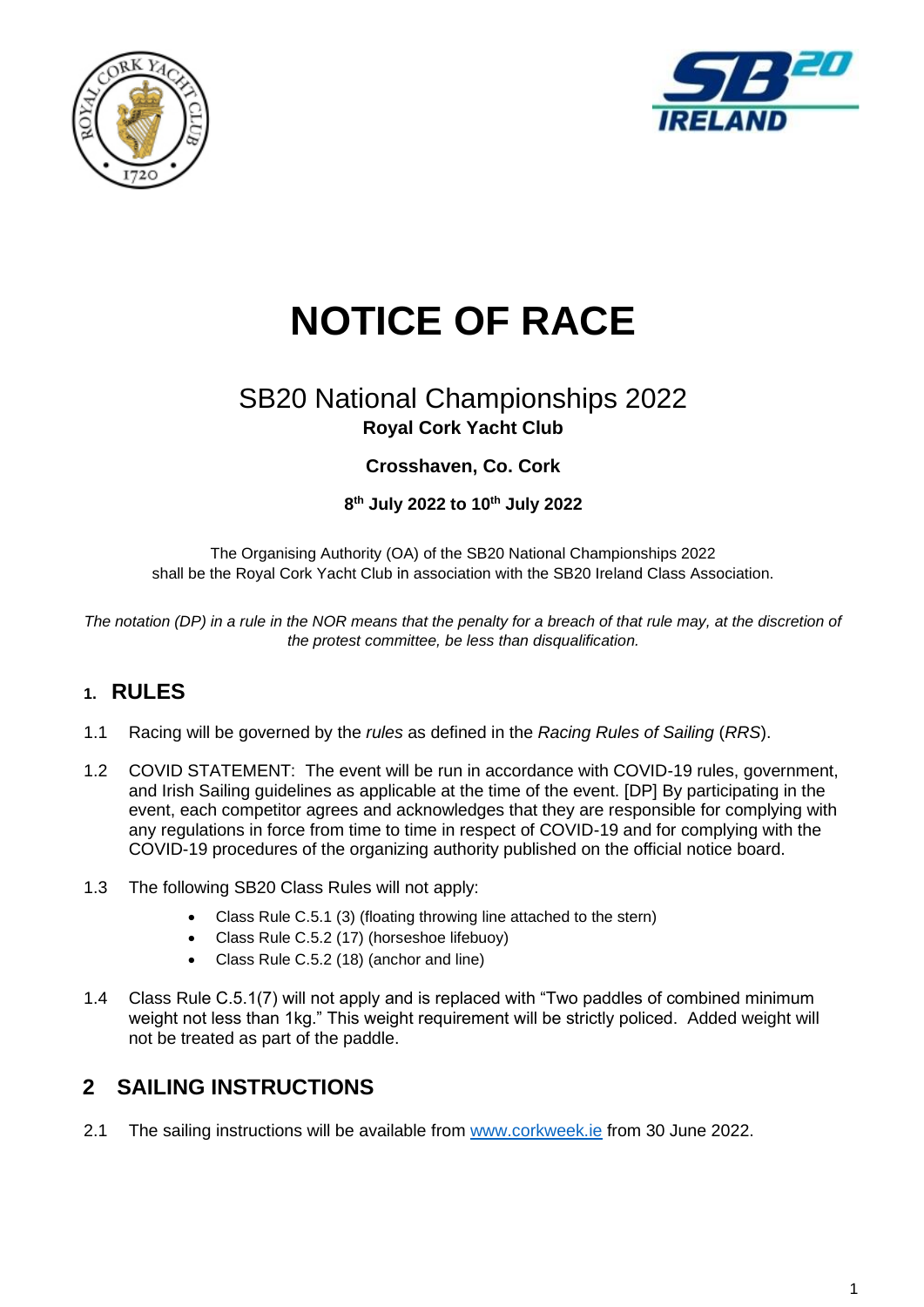### **3 COMMUNICATIONS**

- 3.1 [DP] All boats shall carry a VHF radio capable of communicating on VHF marine channels.
- 3.2 On the water, the race committee may make courtesy broadcasts to competitors on VHF radio. The channel will be stated in the SIs.
- 3.3 [DP] While racing, except in an emergency, a boat shall not make voice or data transmissions and shall not receive voice or data communication that is not available to all boats.

## **4 ELIGIBILITY & ENTRY**

- 4.1 The event is open to registered boats of the SB20 class. One crew member on board must be a member of the class association.
- 4.2 Any changes of helm or crew after registration for the event must be applied for and agreed by the OA in advance of the change being made.
- 4.3 Parent/Guardian Declarations: All helms and crews who are under 18 years of age must submit declarations signed by their parent or guardian.
- 4.4 Eligible boats may enter online by completing the official entry form at [www.corkweek.ie](file:///C:/Users/Rosscoe/Google%20Drive/Sailing/CW2022/Race%20Documents/NORs/Collateral/www.corkweek.ie) before 12pm on June 30th 2022.
- 4.5 Late Entries will be accepted at the discretion of the OA and may be subject to a late entry fee (not more than 125% of the standard entry fee).
- 4.6 Entry fees are laid out in the table below:

| <b>ENTRY FEE</b>             |         |
|------------------------------|---------|
| Standard entry fee           | €150.00 |
| Entirely crewed by under 30s | €100.00 |

4.7 The entry fee includes launching, berthing and lift out of boats and is non-refundable.

## **5 REGISTRATION & CREW WEIGH-IN**

- 5.1 Registration will take place at the Royal Cork Yacht Club at the following times:
	- 1900hrs to 2000hrs on Thursday 7th July 2022.
	- 0900hrs to 1030hrs on Friday 8th July 2022.
- 5.2 Crew weighing shall take place during the same periods as registration and will be carried out for complete crews at one time.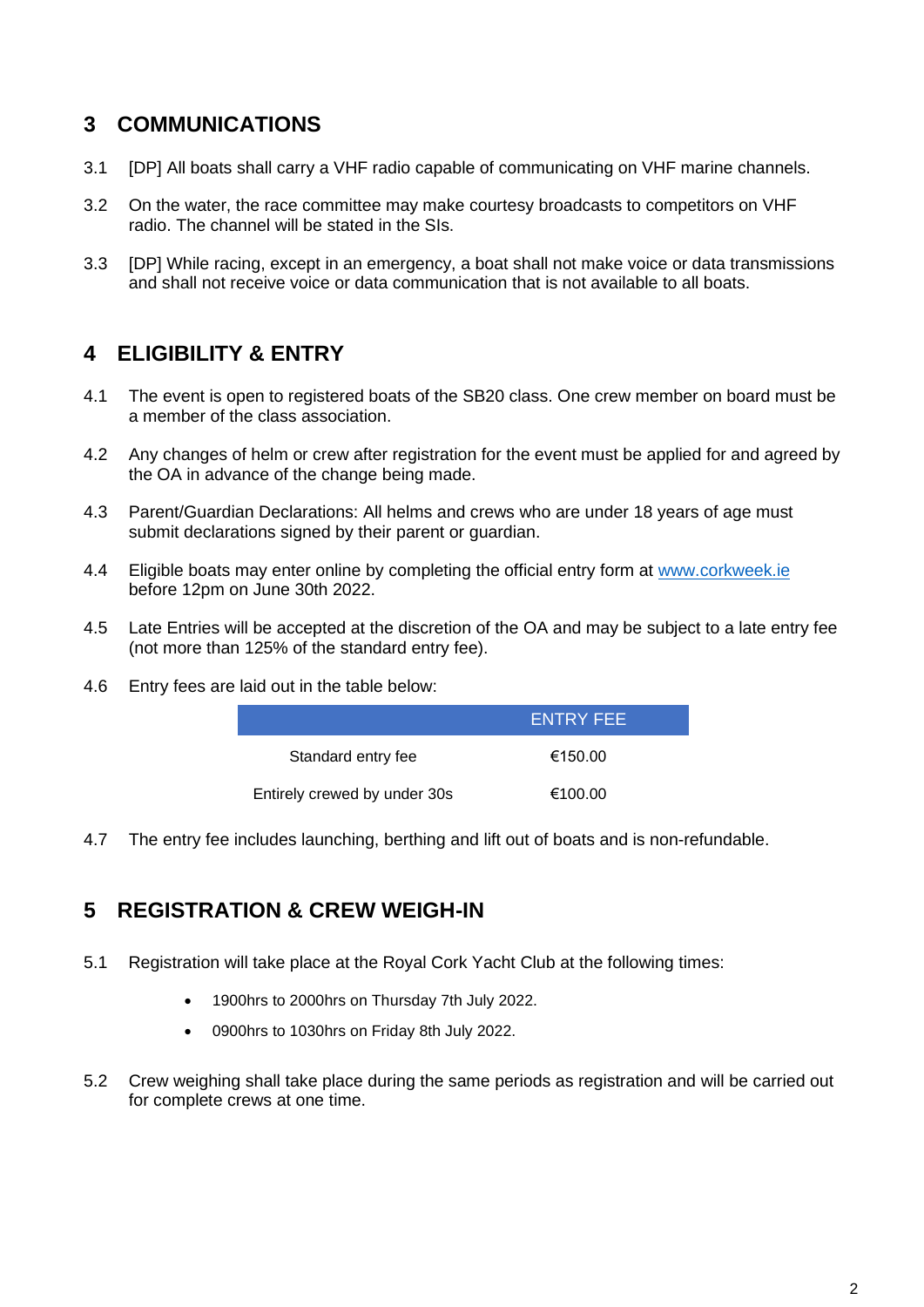## **6 SCHEDULE**

|                               | Lift in / out      | <b>First Warning</b><br><b>Signal</b> | <b>Number of</b><br><b>Races</b> |
|-------------------------------|--------------------|---------------------------------------|----------------------------------|
| Thursday 7 <sup>th</sup> July | 1500hrs to 1900hrs |                                       |                                  |
| Friday 8 <sup>th</sup> July   | 0900hrs to 1030hrs | 1255hrs                               | 3                                |
| Saturday 9 <sup>th</sup> July | n/a                | 1155hrs                               | 3                                |
| Sunday 10 <sup>th</sup> July  | ASAP after racing  | 1055hrs                               |                                  |

- 6.1 With the exception of the first scheduled race which will not be brought forward, the race committee reserves the right to alter the schedule of races as they see fit to ensure enough races are completed.
- 6.2 A competitors briefing will take place at 1030hrs on Friday  $8<sup>th</sup>$  July.
- 6.3 On the last day of the championship, no warning signal will be made after 1500hrs.

## **7 LAUNCHING, BERTHING AND LIFT OUT**

- 7.1 Launching and berthing are included in the entry fee and will take place as set out in paragraph 6 above.
- 7.2 All boats, are required to be berthed overnight on allocated pontoons or moorings. Competitors are advised to bring adequate warps and fenders.
- 7.3 [DP] Boats shall remain in the water from the start of the warning signal of the first race until the finish of final race of the event unless, having requested to do so in writing, the request is granted by the race committee.
- 7.4 Lift out facilities for visiting boats will be provided immediately after racing.

#### **8 [DP] EQUIPMENT INSPECTION & ADVERTISING**

- 8.1 Any changes to sail numbers shall be requested in writing and approved by the Race Committee in advance.
- 8.2 Boats may be subject to scrutiny before or after any race at the discretion of the Class Measurer or his deputy. The Class Measurer may inspect any boat at any time, and competitors are requested to comply, as far as is reasonable and practical, with the Class Measurer's requests, which may include the weighing of boats (Drawn by Lottery). Failure to do so and/or Boats evidenced at the time of inspection not to comply with Class Rules, may be liable to protest by the Class Measurer and/or the Race Committee.
- 8.3 The Race Committee may require competitors to apply sponsor stickers to their boom and/or hull for the duration of the event.

## **9 COURSES**

9.1 Racing will be held in and around Cork Harbour. The courses will be of the Windward/Leeward type unless otherwise advised by the Race Committee. Further details will be provided in the SIs.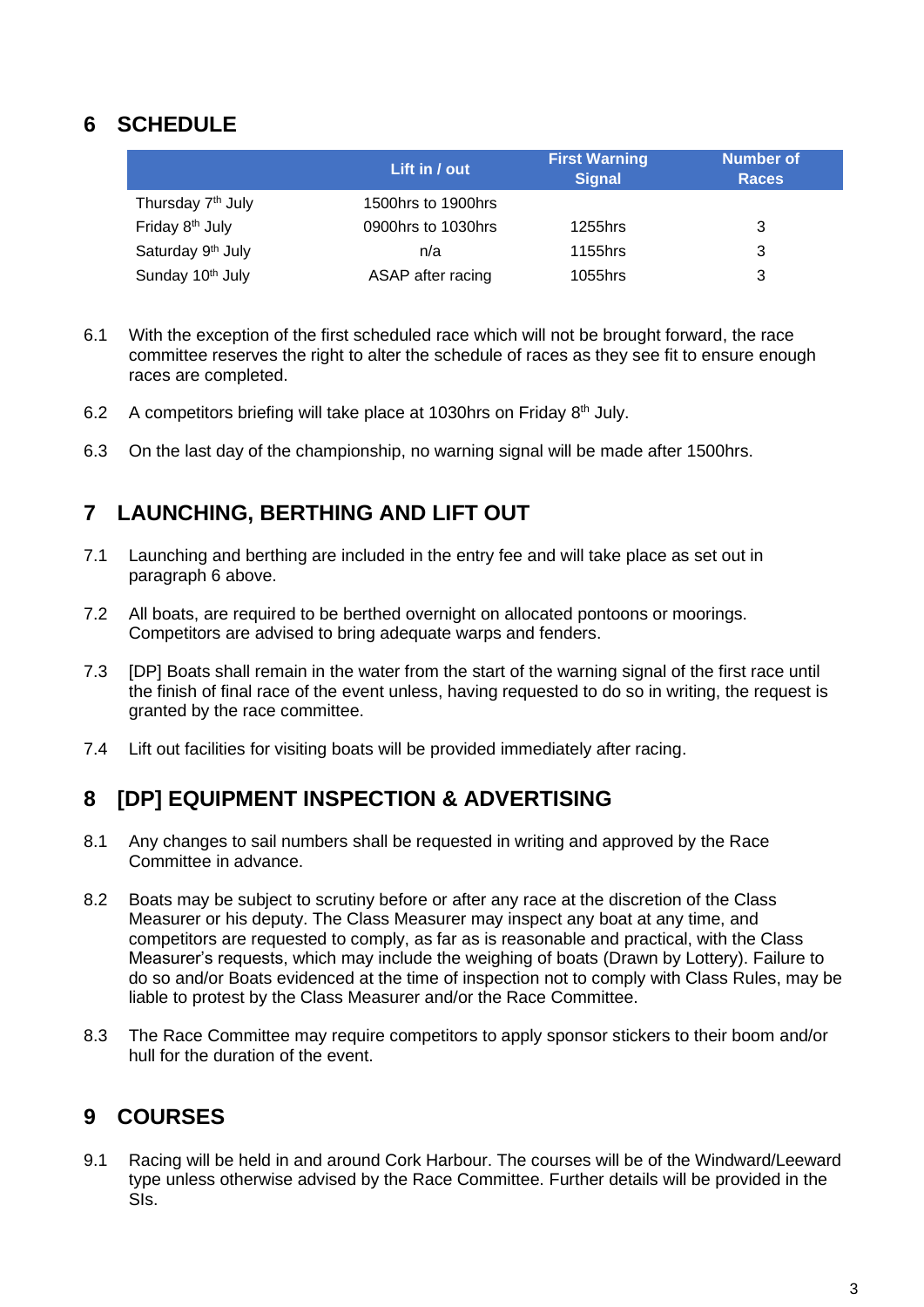### **10 PENALTY SYSTEM**

- 10.1 The Scoring Penalty, RRS 44.3 does not apply (This changes RRS 44).
- 10.2 The two-turn penalty is changed to a one turn penalty (This changes Rule 44.1).

## **11 SCORING**

- 11.1 Three races are required to be completed to constitute a championship.
- 11.2 When fewer than four races have been completed, a boat's score will be the total of her race scores.
- 11.3 When four or more races have been completed, a boat's score will be the total of her race scores excluding her worst score.

## **12 Coaching**

12.1 The SB20 Class Coach may be present on the water for the duration of the event and may provide coaching to boats before, during or after racing. This cannot be grounds for redress for another competitor.

## **13 PRIZES**

13.1 Prizes will be awarded to the first 3 boats overall, to the top 3 in the Silver Fleet, and for the winners of individual races. The presentation of prizes will take place as soon as possible following racing on Sunday 10<sup>th</sup> July 2022.

#### **14 LIABILITY & RISK STATEMENTS**

- 14.1 Competitors participate in the Championship entirely at their own risk. (See *RRS* Rule 3, Decision to Race).
- 14.2 Sailing is by its nature an unpredictable sport and therefore inherently involves an element of risk. By taking part in the event, each competitor agrees and acknowledges that:

a) They are aware of the inherent element of risk involved in the sport and accept responsibility for the exposure of themselves, their crew and their boat to such inherent risk whilst taking part in the event.

b) They are responsible for the safety of themselves, their crew, their boat and their other property whether afloat or ashore.

c) They accept responsibility for any injury, damage or loss to the extent caused by their own actions or omissions.

d) Their boat is in good order, equipped to sail in the event and they are fit to participate.

e) The provision of a race management team, patrol boats, and other officials and volunteers by the event organiser does not relieve them of their own responsibilities.

f) The provision of patrol boat cover is limited to such assistance, particularly in extreme weather conditions, as can be practically provided in the circumstances.